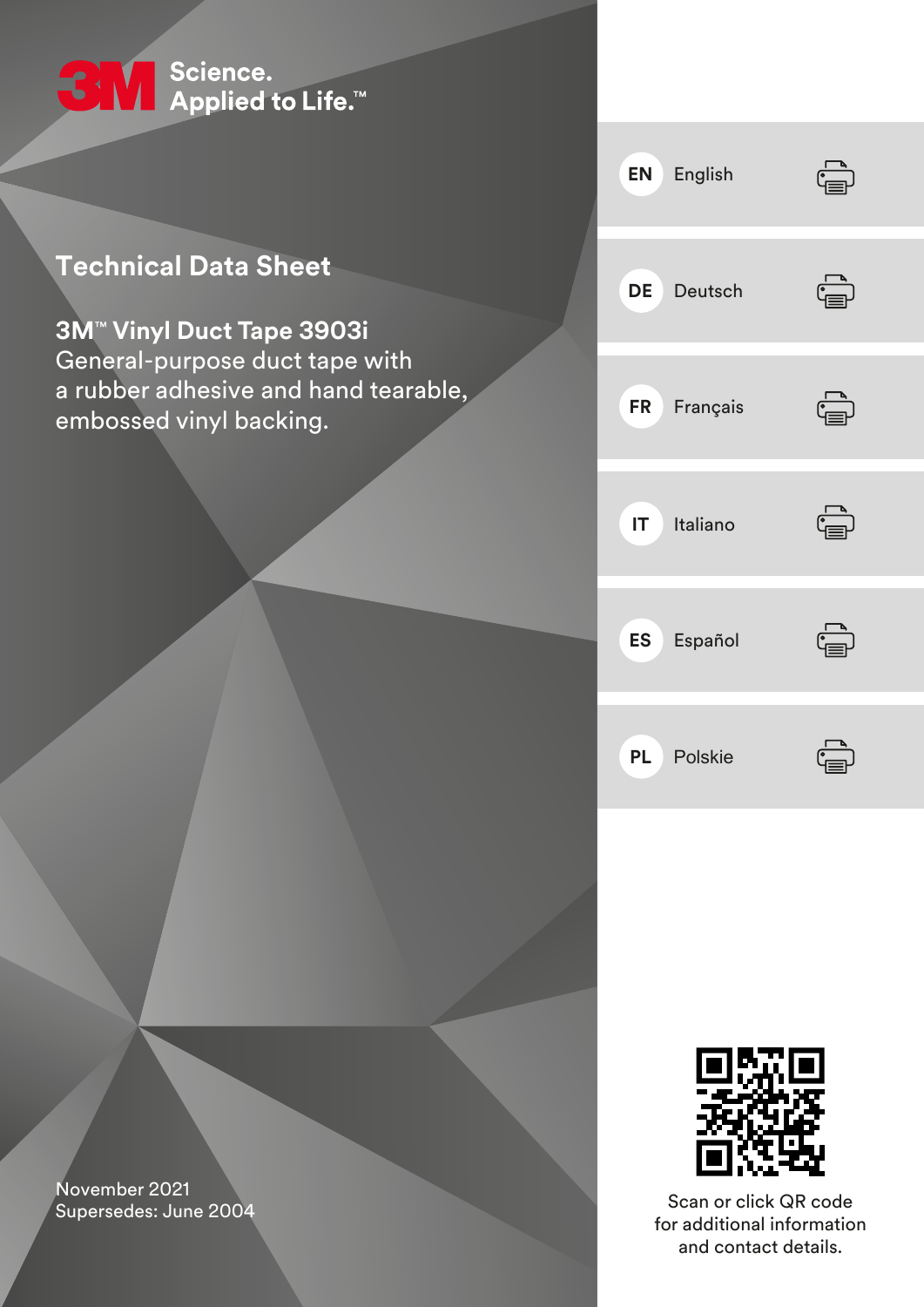



# **3M**™ **Vinyl Duct Tape 3903i**

# **Product Description**

Scotch® Tape 3903i is a general-purpose duct tape with a rubber adhesive and hand tearable, embossed vinyl backing.



# **Applications**

- Applications in the construction, electrical and industrial markets
- Applications for identification and protection
- Sealing and protecting surfaces and openings from dust, dirt and moisture
- Color-coding, non-critical masking, wrapping and bundling



# **Construction**

| Adhesive type | <b>Backing</b> | <b>Total thickness</b><br><b>AFERA 5006</b> | <b>Colour</b>                             | <b>Temperature</b><br>performance  |
|---------------|----------------|---------------------------------------------|-------------------------------------------|------------------------------------|
| Rubber        | Embossed vinyl | $0.15$ mm                                   | <b>Black</b><br>Yellow<br>White<br>Silver | Up to $93^{\circ}$ C<br>for 1 hour |



# **Performance characteristics**

| l Adhesion to stainless steel | <b>Tensile strength</b> | <b>Elongation at break</b> |
|-------------------------------|-------------------------|----------------------------|
| <b>AFERA 5001</b>             | AFERA 5004              | AFERA 5004                 |
| $5$ N/cm                      | $53.1$ N/cm             | 115%                       |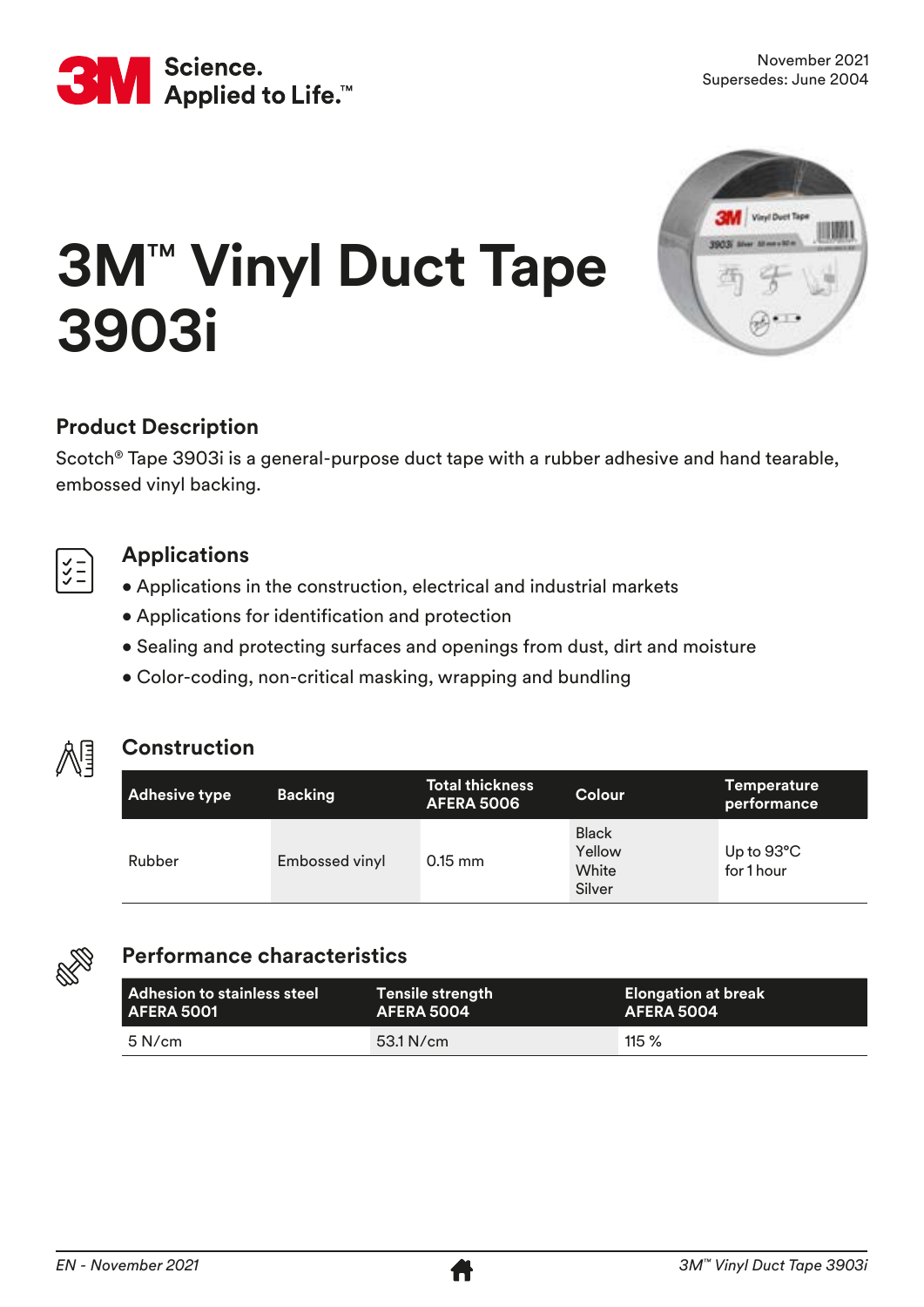

# **Storage and shelf life**

Store at 16 °C - 25 °C and 40 - 65 % relative humidity in its original box. The product can be stored up to 12 months after production.

**Note:** The shelf life may be shortened if the original packaging is not properly sealed or stored in an environment with high temperatures or humidity.

**Trademarks:** 3M is a trademark of 3M Company.

**For additional information:** To request additional product information, see address below.

**Important notice:** All statements, technical information and recommendations contained in this document are based upon tests or experience that 3M believes are reliable. However, many factors beyond 3M's control can affect the use and performance of a 3M product in a particular application, including the conditions under which the product is used and the time and environmental conditions in which the product is expected to perform. Since these factors are uniquely within the user's knowledge and control, it is essential that the user evaluate the 3M product to determine whether it is fit for a particular purpose and suitable for the user's method or application.

All questions of liability relating to this product are governed by the terms of the sale subject, where applicable, to the prevailing law Values presented have been determined by standard test methods and are average values not to be used for specification purposes. Our recommendations on the use of our products are based on tests believed to be reliable but we would ask that you conduct your own tests to determine their suitability for your applications.

This is because 3M cannot accept any responsibility or liability direct or consequential for loss or damage caused as a result of our recommendations.



Scan or click QR code for additional information and contact details.



© 3M 2022. All Rights Reserved.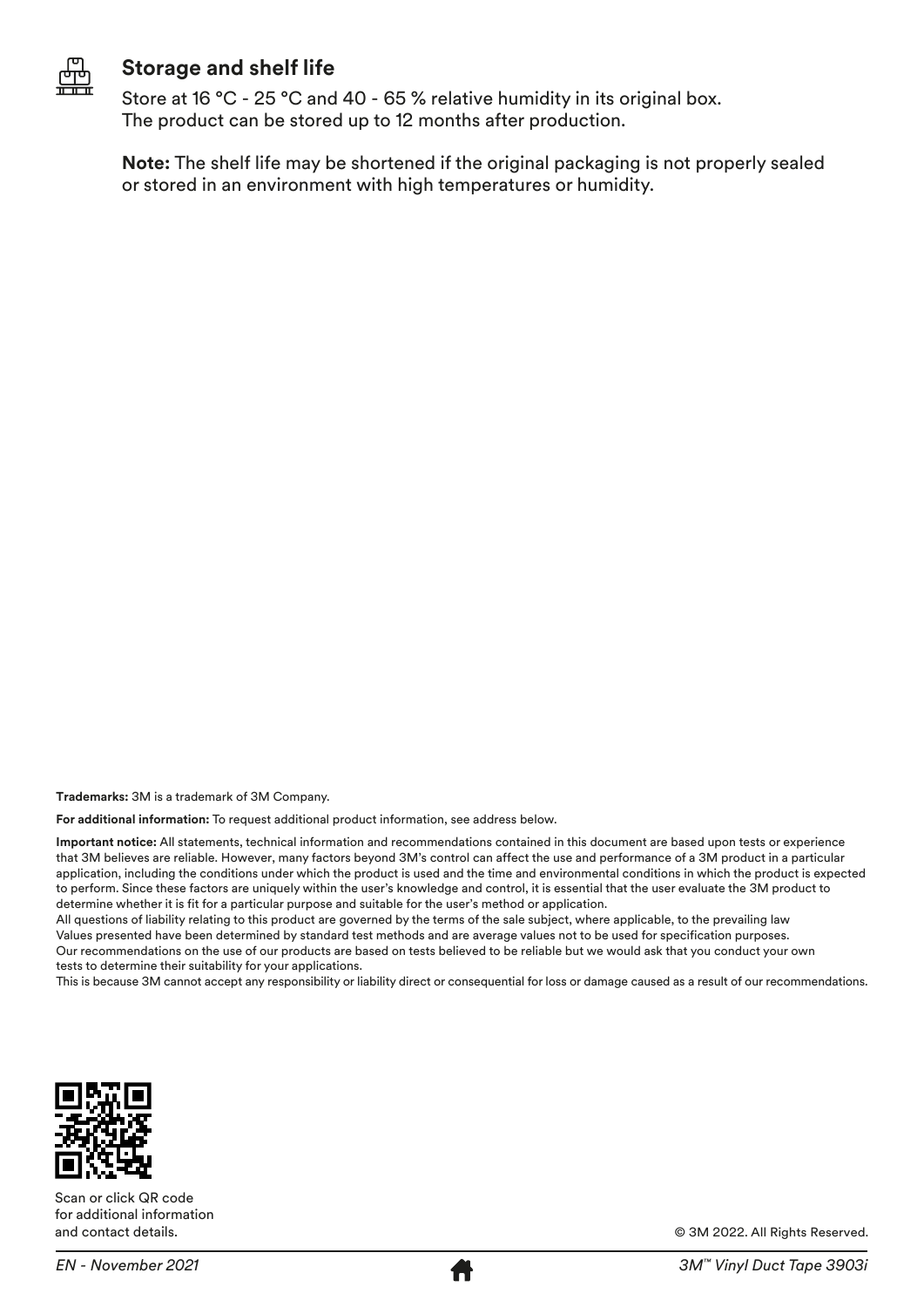



# **3M**™ **Vinyl-Klebeband 3903i**

# **Produktbeschreibung**

3M™ Vinyl-Klebeband 3903i ist ein Allzweck-Klebeband, das über einen Kautschuk-Klebstoff und ein mit der Hand abreißbares, geprägtes Vinyl-Trägermaterial verfügt.



# **Einsatzbereiche**

- Verwendung im Baugewerbe, in elektronischen und industriellen Märkten
- Anwendungen in den Bereichen Identifizierung und Schutz
- Abdichten und Schützen von Oberflächen und Öffnungen vor Staub, Schmutz und Feuchtigkeit
- Farbcodierung, Abdecken von nicht kritischen Oberflächen, Ummanteln, Bündeln



# **Baugewerbe**

| Klebstofftyp | <b>Trägermaterial</b> | Trägermaterial<br><b>AFERA 5006</b> | Farbe                                    | Temperaturbeständigkeit |
|--------------|-----------------------|-------------------------------------|------------------------------------------|-------------------------|
| Kautschuk    | Geprägtes Vinyl       | $0.15$ mm                           | Schwarz<br>Gelb<br><b>Weiß</b><br>Silber | Bis 93 °C für 1 Stunde  |



# **Leistungsmerkmale**

| <b>Haftung auf Edelstahl</b> | Zugfestigkeit     | <b>Bruchdehnung</b> |
|------------------------------|-------------------|---------------------|
| <b>AFERA 5001</b>            | <b>AFERA 5004</b> | AFERA 5004          |
| $5$ N/cm                     | 53.1 N/cm         | $115 \%$            |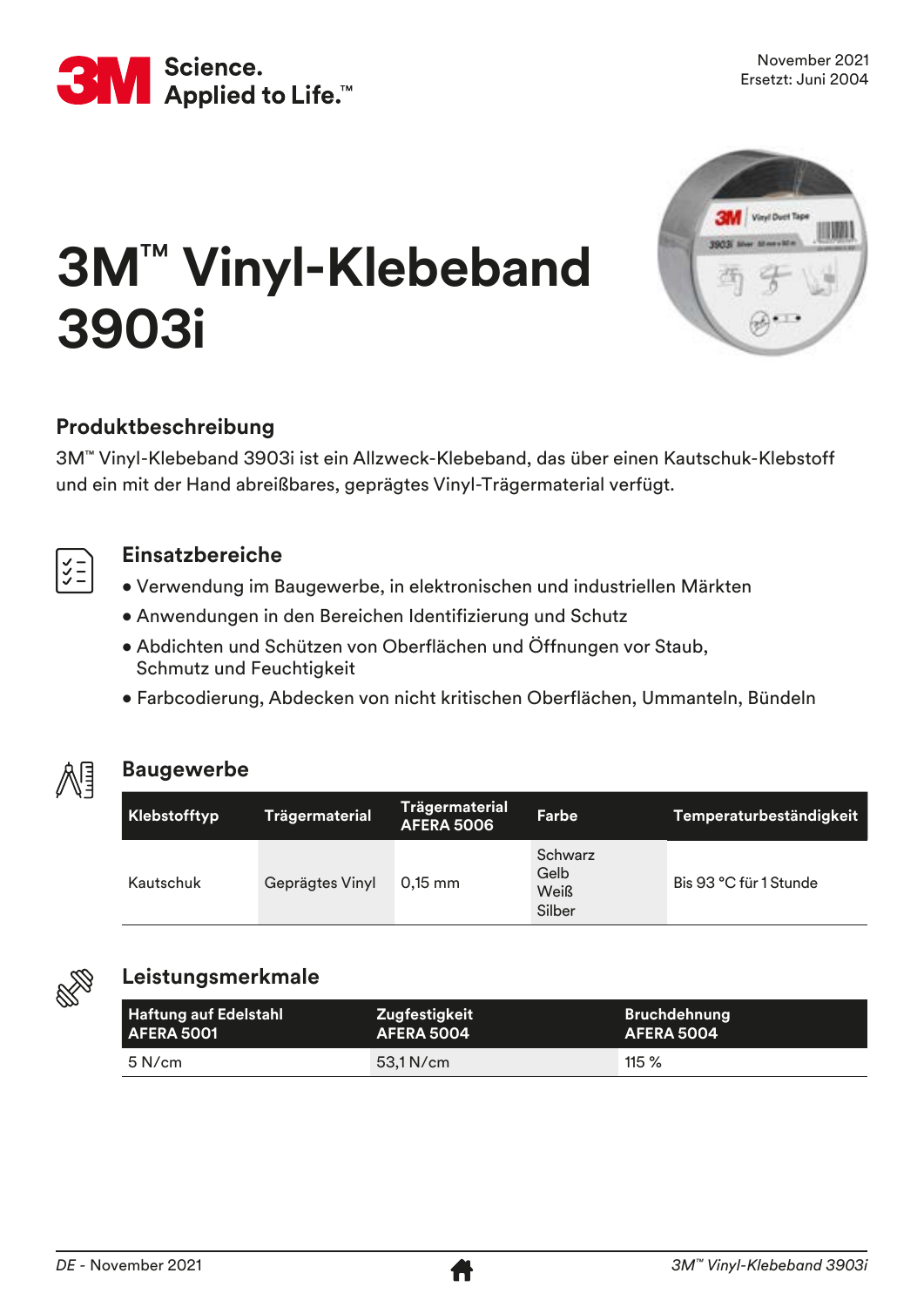

# **Lagerung und Lagerdauer**

Bei 16–25 °C und 40–65 % relativer Luftfeuchtigkeit in der Originalverpackung lagern. Das Produkt kann bis zu 12 Monate nach der Produktion gelagert werden.

**Hinweis:** Die Lagerdauer kann sich verkürzen, wenn die Originalverpackung nicht ordnungsgemäß versiegelt ist oder das Produkt in einer Umgebung mit hohen Temperaturen oder hoher Luftfeuchtigkeit gelagert wird

**Marken:** 3M ist eine Marke der 3M Company.

**Weitere Informationen:** Weitere Produktinformationen können über die untenstehende Adresse angefordert werden.

**Wichtiger Hinweis:** Alle Angaben, technischen Daten und Empfehlungen in diesem Dokument basieren auf Tests oder Erfahrungswerten, die 3M für zuverlässig erachtet. Allerdings werden der Gebrauch und die Eigenschaften eines 3M Produkts in einer bestimmten Anwendung von zahlreichen Faktoren beeinflusst, die sich der Kontrolle von 3M entziehen, wie etwa den Bedingungen bei der Verwendung sowie zu welcher Zeit und unter welchen Umgebungsbedingungen das Produkt eingesetzt wird. Da diese Faktoren nur der Verwender kennt und diese steuern kann, hat dieser stets selbst zu prüfen und zu entscheiden, ob das 3M Produkt für einen bestimmten Zweck und für sein Verfahren oder seine Anwendung geeignet ist.

Alle Fragen der Gewährleistung und Haftung für unsere Produkte regeln sich nach den kaufvertraglichen Regelungen, sofern nicht zwingende gesetzliche Vorschriften etwas anderes vorsehen.

Die dargestellten Werte wurden mit Standard-Testmethoden ermittelt und sind Durchschnittswerte, die nicht für Spezifikationszwecke verwendet werden dürfen. Empfehlungen zur Verwendung der Produkte basieren auf Tests, die als zuverlässig gelten; jedoch bitten wir Sie darum, Ihre eigenen Tests durchzuführen, um die Eignung für die gewünschte Anwendung festzustellen.

Der Grund dafür ist, dass 3M keine Verantwortung oder Haftung für Verluste oder Schäden übernehmen kann, die direkt oder als Folge unserer Empfehlungen entstehen.



Für weiterführende Informationen und Kontaktdaten scannen oder klicken Sie auf den QR-Code.



© 3M 2022. Alle Rechte vorbehalten.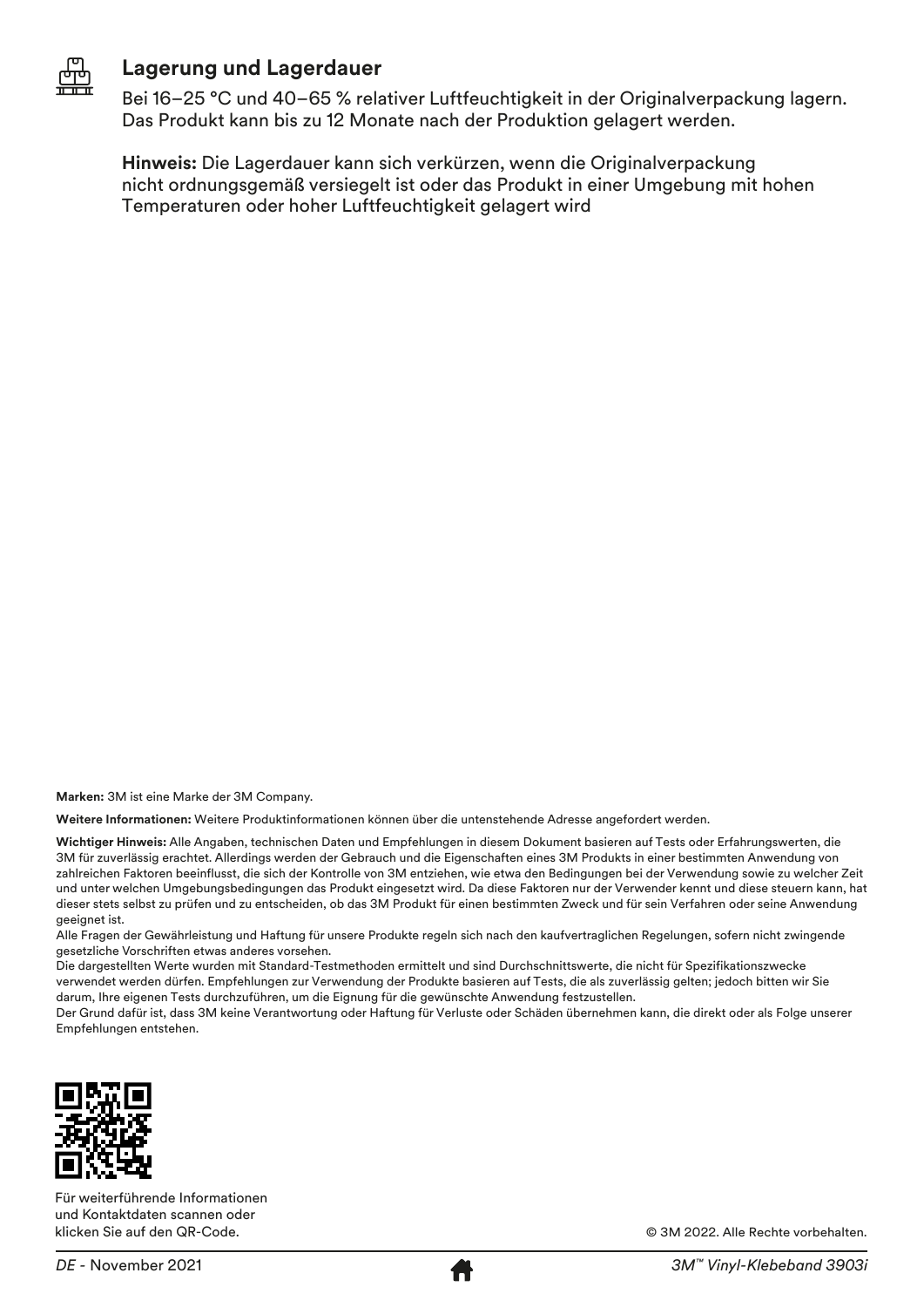



# **Ruban toilé en vinyle 3M**™ **3903i**

# **Description du produit**

Ruban toilé en vinyle 3M™ 3903i est un ruban toilé à usage général avec un adhésif caoutchouc et un support en vinyle embossé déchirable à la main.

# **Applications**

- Applications dans les marchés de la construction, de l'électricité et de l'industrie
- Applications pour l'identification et la protection
- Étanchéité et protection des surfaces et des ouvertures contre la poussière, la saleté et l'humidité
- Codage couleur, masquage non critique, emballage et conditionnement



# **Construction du produit**

| Type d'adhésif | <b>Support</b> | <b>Épaisseur totale</b><br><b>AFERA 5006</b> | <b>Couleur</b>                                 | Performance en<br>température   |
|----------------|----------------|----------------------------------------------|------------------------------------------------|---------------------------------|
| Caoutchouc     | Vinyle embossé | $0,15$ mm                                    | <b>Noir</b><br>Jaune<br><b>Blanc</b><br>Argent | Jusqu'à 93°C<br>pendant 1 heure |



# **Performances caractéristiques**

| Adhésion sur acier inoxydable | Résistance à la traction | <b>Allongement à la rupture</b> ' |
|-------------------------------|--------------------------|-----------------------------------|
| <b>AFERA 5001</b>             | AFERA 5004               | AFERA 5004                        |
| $5$ N/cm                      | $53.1$ N/cm              | $115 \%$                          |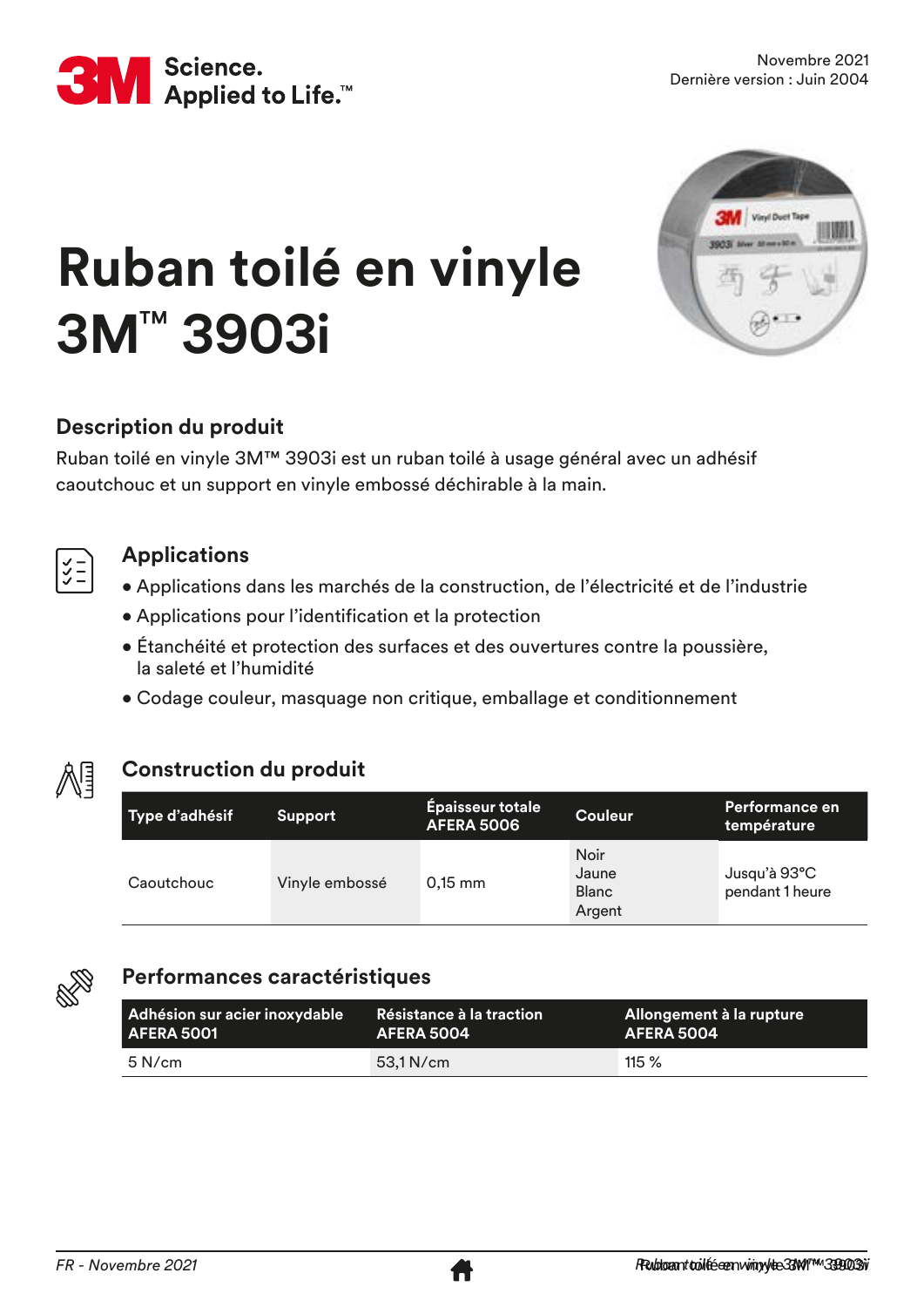

### **Stockage et durée de vie**

Stocker à 16°C - 25°C et 40 - 65 % d'humidité relative dans sa boîte d'origine. Le produit peut être conservé jusqu'à 12 mois après sa fabrication.

**Remarque :** La durée de vie peut être raccourcie si l'emballage d'origine n'est pas correctement fermé ou s'il est stocké dans un environnement avec une température ou une humidité élevée.

**Marques déposées :** 3M est une marque de 3M Company.

**Pour en savoir plus :** Pour demander des informations supplémentaires sur le produit, voir l'adresse ci-dessous.

**Remarques important :** Toutes les déclarations, informations techniques et recommandations contenues dans ce document sont basées sur des tests ou sur des essais que 3M considère comme fiables. Cependant, de nombreux facteurs indépendants de la volonté de 3M peuvent affecter l'utilisation et les performances d'un produit 3M pour une application particulière, notamment les conditions dans lesquelles le produit est utilisé, ainsi que les conditions de temps et d'environnement dans lesquelles il est mis en œuvre. Dans la mesure où ces facteurs relèvent uniquement de la connaissance et du contrôle de l'utilisateur, il est essentiel que celui-ci évalue le produit 3M afin de déterminer s'il est adapté à un usage particulier et adapté à la méthode ou application de l'utilisateur.

Toutes les questions de responsabilité relatives à ce produit sont régies par les conditions de vente, sous réserve, le cas échéant, de la loi en vigueur. Les valeurs présentées ont été déterminées par des méthodes d'essai standard et sont des valeurs moyennes à ne pas utiliser à des fins de spécification. Nos recommandations sur l'utilisation de nos produits sont basées sur des tests jugés fiables, mais nous vous demandons de procéder à vos propres tests afin de s'assurer qu'ils conviennent à vos applications.

En effet, 3M n'assume aucune responsabilité directe ou indirecte pour les pertes ou dommages causés à la suite de nos recommandations.



Scannez le code QR pour obtenir des informations supplémentaires et des coordonnées pour nous contacter.

© 3M 2022. Tous droits réservés.

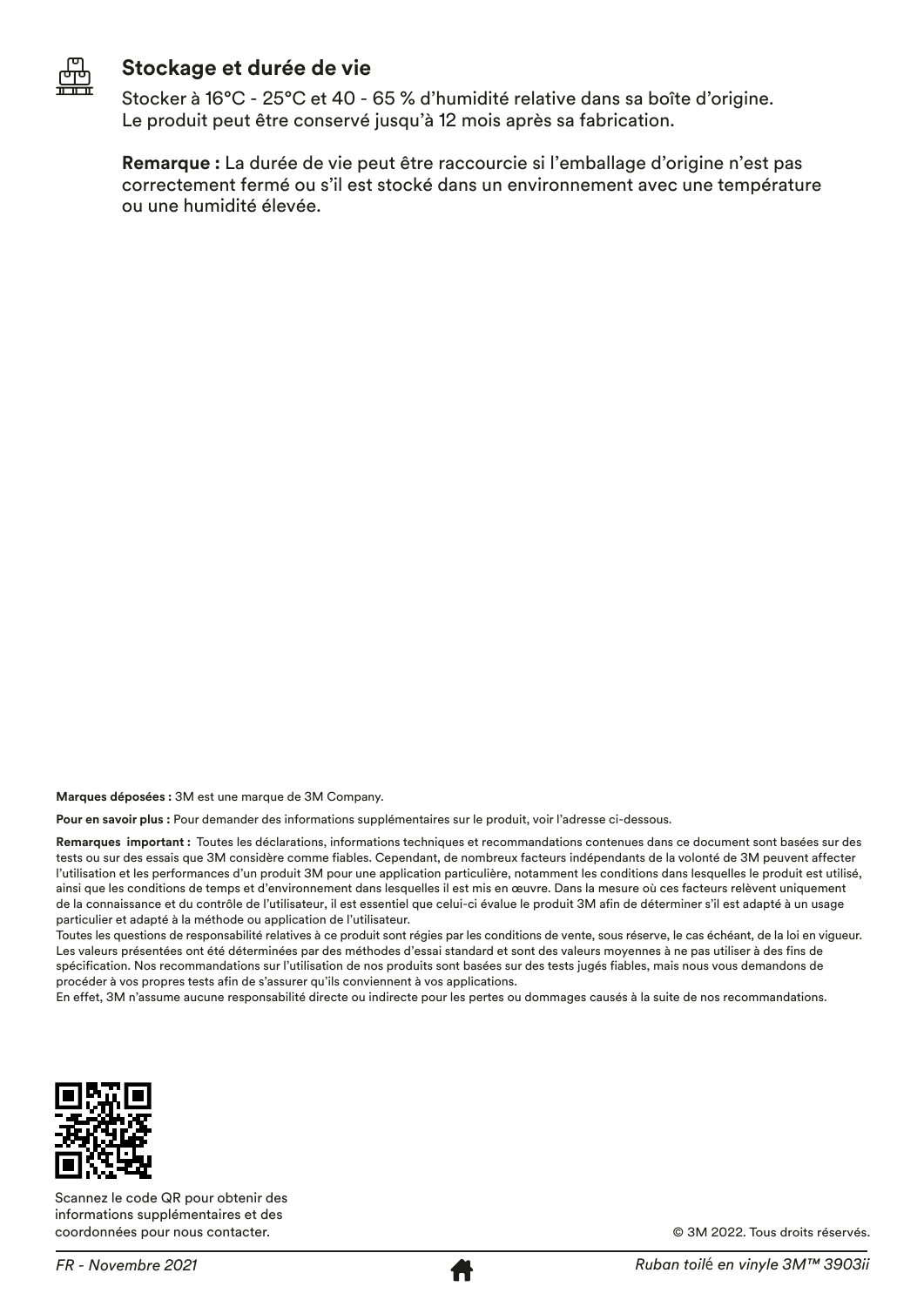

# **3M™ Nastro vinilico telato 3903i**



# **Descrizione prodotto**

Il 3M™ Nastro vinilico telato 3903i è un nastro telato multiuso con adesivo in gomma e supporto in vinile goffrato strappabile a mano.



# **Applicazioni**

- Applicazioni nel mercato edile, elettrico e industriale
- Applicazioni di identificazione e protezione
- Sigillatura e protezione di superfici e aperture, da polvere, sporco e umidità
- Per applicazioni non critiche di codifica colore, mascheratura, wrappatura e avvolgimento



# **Edilizia**

| Tipo di adesivo | <b>Supporto</b> | Spessore totale<br><b>AFERA 5006</b> | <b>Colore</b>                              | Resistenza alle<br>temperature elevate |
|-----------------|-----------------|--------------------------------------|--------------------------------------------|----------------------------------------|
| Gomma           | Vinile goffrato | $0,15$ mm                            | <b>Nero</b><br>Giallo<br>Bianco<br>Argento | Fino a $93^{\circ}$ C<br>per 1 ora     |



# **Caratteristiche di performance**

| l Adesione su acciaio inox , | Resistenza alla trazione | , Allungamento a rottura ' |
|------------------------------|--------------------------|----------------------------|
| AFERA 5001                   | AFERA 5004               | AFERA 5004                 |
| $5$ N/cm                     | $53.1$ N/cm              | 115 $%$                    |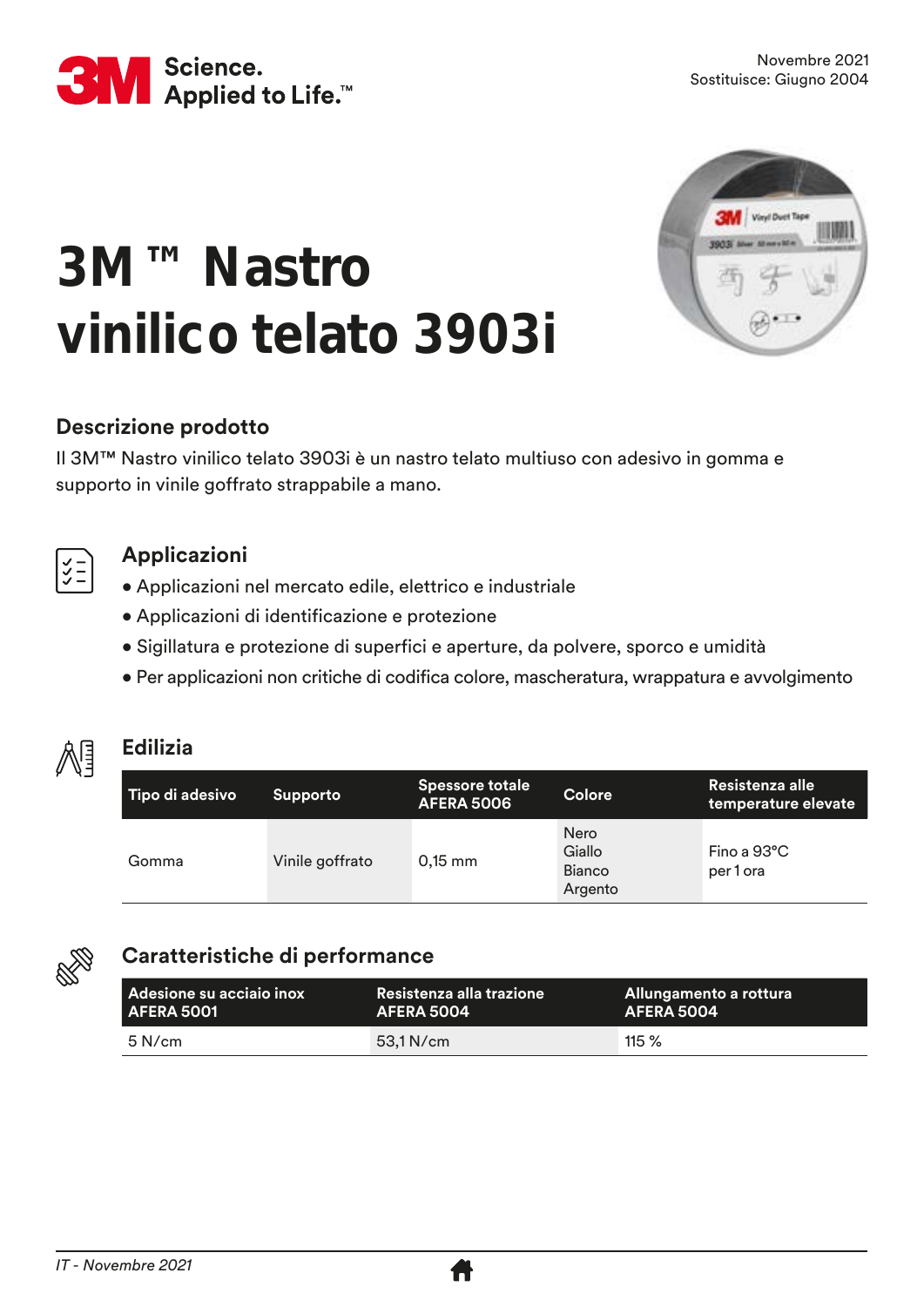

### **Conservazione e durata**

Conservare a temperature comprese tra 16 °C e 25 °C e a un'umidità relativa del 40-65% nella sua scatola originale. Il prodotto può essere conservato fino a 12 mesi dopo la produzione.

**Nota:** la durata di conservazione può essere ridotta se la confezione originale non è adeguatamente sigillata o conservata in un ambiente con alte temperature o umidità.

**Marchi commerciali:** 3M è un marchio commerciale di 3M Company.

**Per ulteriori informazioni:** Per richiedere ulteriori informazioni sul prodotto, vedi l'indirizzo di seguito riportato.

**Avviso importante:** Tutte le affermazioni, le informazioni tecniche e le raccomandazioni contenute nel presente documento sono basate su test o esperienze che 3M ritiene affidabili. Tuttavia molti fattori, fuori dal controllo di 3M™, possono influenzare l'utilizzo e le prestazioni di un prodotto 3M in una particolare applicazione, tra cui le circostanze in cui viene utilizzato, il momento e le condizioni ambientali in cui è destinato ad essere impiegato. Poiché questi fattori sono sotto il controllo esclusivo dell'utente, è essenziale che questi valuti il prodotto 3M per determinare se sia adatto a uno scopo particolare e idoneo per il metodo o l'applicazione in questione.

Tutti gli aspetti di responsabilità correlati a questo prodotto sono regolati dalle condizioni di vendita, subordinate alla legge in vigore laddove applicabile.

I valori presentati sono stati determinati con metodi di prova standard e sono valori medi che non devono essere utilizzati a fini di stesura delle specifiche. Le nostre raccomandazioni sull'utilizzo dei nostri prodotti sono basate su test ritenuti affidabili; suggeriamo, comunque, ai nostri clienti di eseguire i loro test per verificarne l'idoneità per le proprie applicazioni.

Questo perché 3M non può accettare alcuna responsabilità diretta o consequenziale per perdite o danni causati a seguito delle nostre raccomandazioni.



Scansionare o cliccare il codice QR per avere maggiori informazioni e dettagli sui contatti.

© 3M 2022. Tutti i diritti riservati.

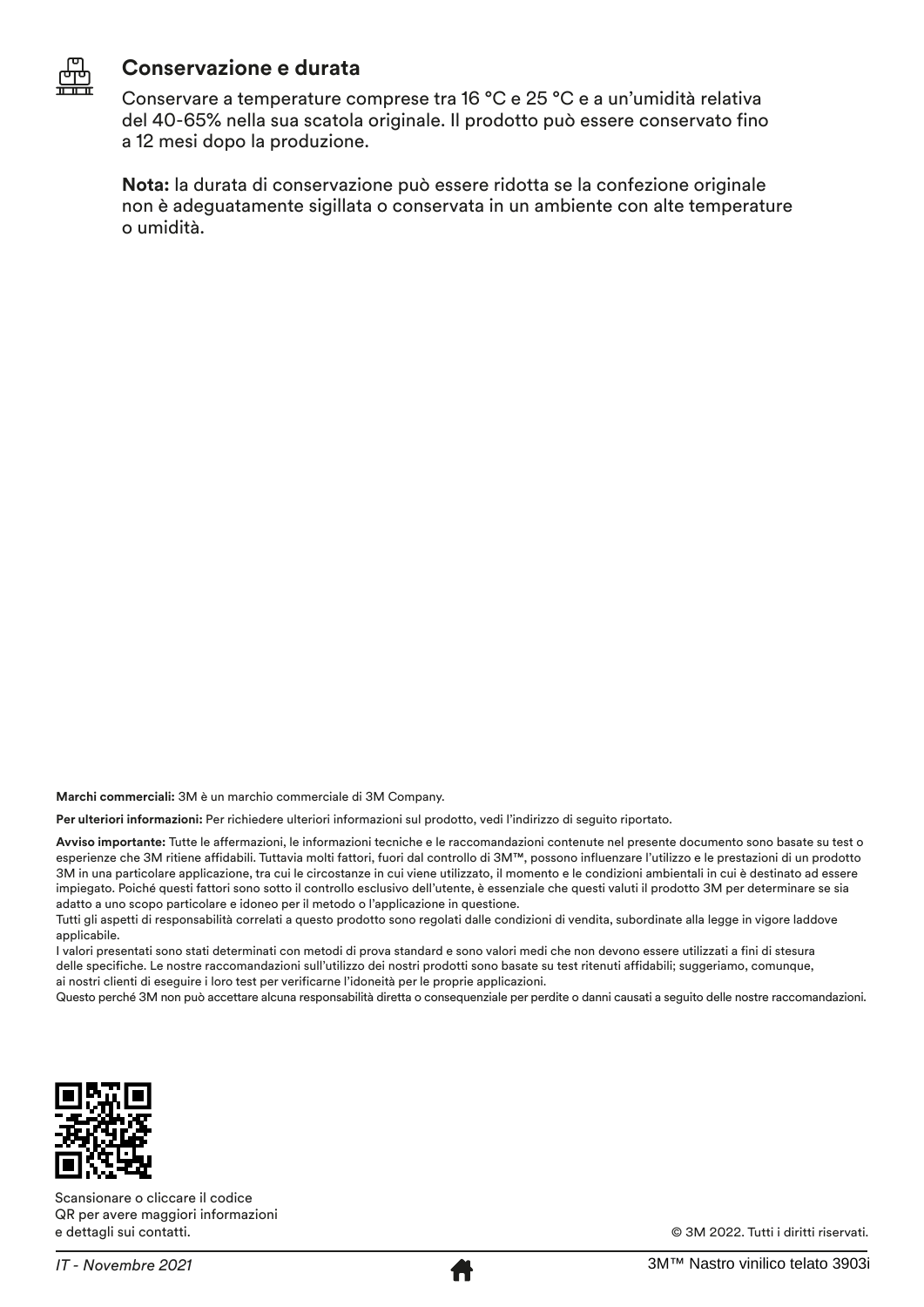



# **3M**™ **Cinta adhesiva de vinilo 3903i**



La cinta adhesiva de vinilo 3903i es una cinta adhesiva de uso general que se puede rasgar a mano.Consta de un soporte de vinilo con relieve y un adhesivo de caucho.



#### **Aplicaciones**

- Aplicaciones en los mercados de la construcción, eléctrico e industrial
- Aplicaciones de identificación y protección
- Sellado y protección de superficies y orificios frente al polvo, la suciedad y la humedad
- Codificación por colores, protección, enmascarado de baja exigencia, o sujeción de materiales y piezas



# **Construcción**

| Tipo de adhesivo | <b>Soporte</b>     | <b>Espesor total</b><br><b>AFERA 5006</b> | Color                                       | Resistencia<br>a temperatura           |
|------------------|--------------------|-------------------------------------------|---------------------------------------------|----------------------------------------|
| Caucho           | Vinilo con relieve | $0.15$ mm                                 | Negro<br>Amarillo<br><b>Blanco</b><br>Plata | Hasta $93^{\circ}$ C<br>durante 1 hora |



#### **Prestaciones**

| l Adhesión sobre acero inoxidable - Resistencia a la tracción -<br>AFERA 5001 | AFERA 5004 | Elongación a rotura<br>AFERA 5004 |
|-------------------------------------------------------------------------------|------------|-----------------------------------|
| $5$ N/cm                                                                      | 53.1 N/cm  | $115 \%$                          |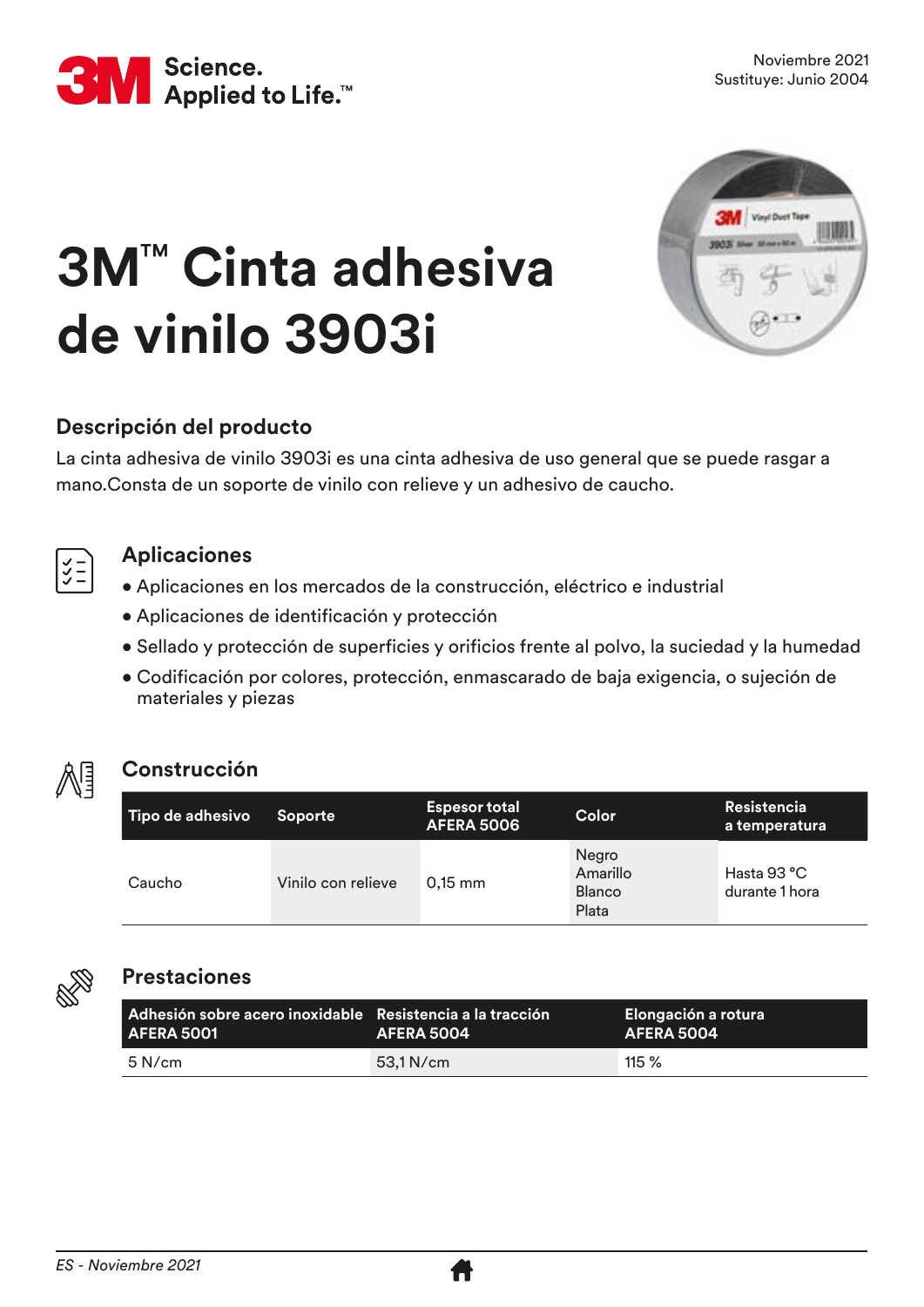

# **Almacenamiento y vida útil**

Almacenar en la caja original a 16-25 °C y 40-65 % de humedad relativa. El producto puede almacenarse hasta 12 meses después de la fabricación.

**Nota:** La vida útil puede verse reducida si el embalaje original no está debidamente sellado o si se almacena en un ambiente con alta temperatura o humedad.

**Marcas registradas:** 3M es una marca registrada de 3M Company.

**Para obtener información adicional:** Para solicitar información adicional sobre el producto, consulte la dirección siguiente.

**Aviso importante:** Todas las declaraciones, información técnica y recomendaciones contenidas en este documento se basan en pruebas o experiencias que 3M considera fiables. Sin embargo, son muchos los factores que escapan al control de 3M y que pueden afectar al uso y al rendimiento de un producto 3M en una aplicación concreta, incluidas las condiciones en las que se usa el producto y el tiempo y las condiciones ambientales en las que se espera que el producto rinda. Dado que estos factores están única y exclusivamente en conocimiento y bajo control del usuario, es esencial que este evalúe el producto 3M y determine si es adecuado para una finalidad en particular y apto para su método o aplicación. Todas las cuestiones de responsabilidad relativas a este producto las regulan los Términos de venta según la legislación vigente, cuando sea aplicable. Los valores presentados se han determinado mediante métodos normalizados de ensayo y son valores promedio que no se deberán utilizar para fines de especificación. Nuestras recomendaciones sobre el uso de nuestros productos se basan en ensayos que se consideran fiables, pero le pedimos que realice sus propias pruebas para determinar su idoneidad para sus aplicaciones.

Esto se debe a que 3M no puede aceptar ninguna responsabilidad directa o consecuente por pérdidas o daños derivados de nuestras recomendaciones.



Escanee o haga clic en el código QR para obtener información adicional y datos de contacto.



© 3M 2022. Todos los derechos reservados.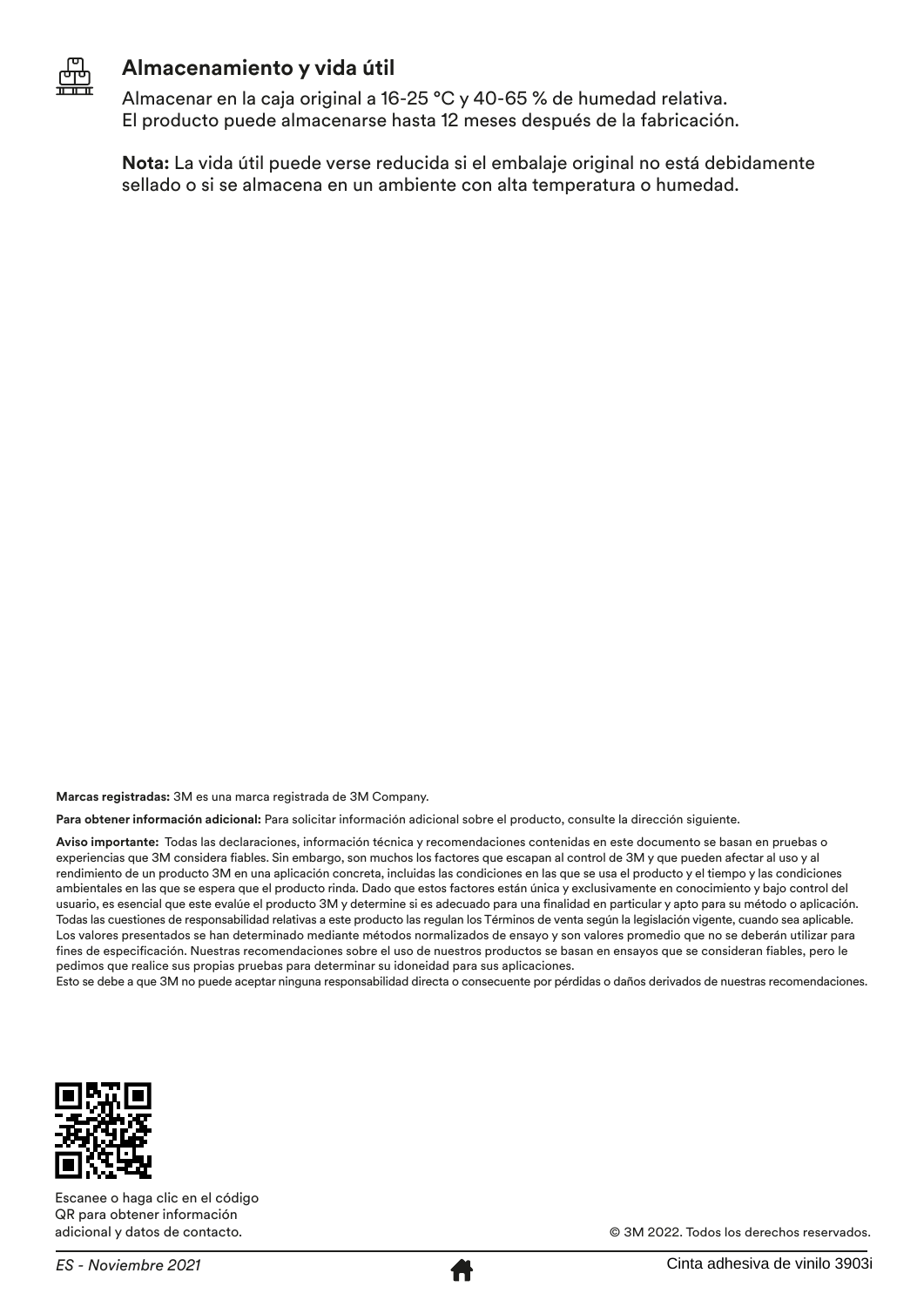

# **Winylowa taśma naprawcza 3M™ 3903i**



# **Opis produktu**

Winylowa taśma naprawcza 3M™ 3903i to uniwersalna taśma jednostronnie klejąca z klejem kauczukowym i karbowanym (ułatwia poprzeczne rozrywanie) winylowym nośnikiem.



### **Typowe zastosowania**

- Zastosowania w rynku budowlanym, elektrycznym i przemysłowym
- Zastosowania w zakresie identyfikacji i ochrony
- Uszczelnianie i zabezpieczanie powierzchni oraz otworów przed kurzem, brudem i wilgocią
- Znakowanie kolorami, mniej wymagające maskowanie, zawijanie i łączenie



# **Przemysł budowlany**

| Rodzaj kleju | <b>Nośnik</b>   | Całkowita grubość<br><b>AFERA 5006</b> | Kolor                                      | Odporność<br>termiczna     |
|--------------|-----------------|----------------------------------------|--------------------------------------------|----------------------------|
| Kauczuk      | Karbowany winyl | $0,15$ mm                              | Czarny<br>Żółty<br><b>Biały</b><br>Srebrny | Do 93°C przez<br>1 godzinę |



# **Charakterystyka wytrzymałościowa**

| Przyczepność do stali nierdzewnej Wytrzymałość na rozciąganie Wydłużenie przy zerwaniu<br><b>AFERA 5001</b> | AFERA 5004 | AFERA 5004 |
|-------------------------------------------------------------------------------------------------------------|------------|------------|
| $5$ N/cm                                                                                                    | 53.1 N/cm  | 115 $%$    |